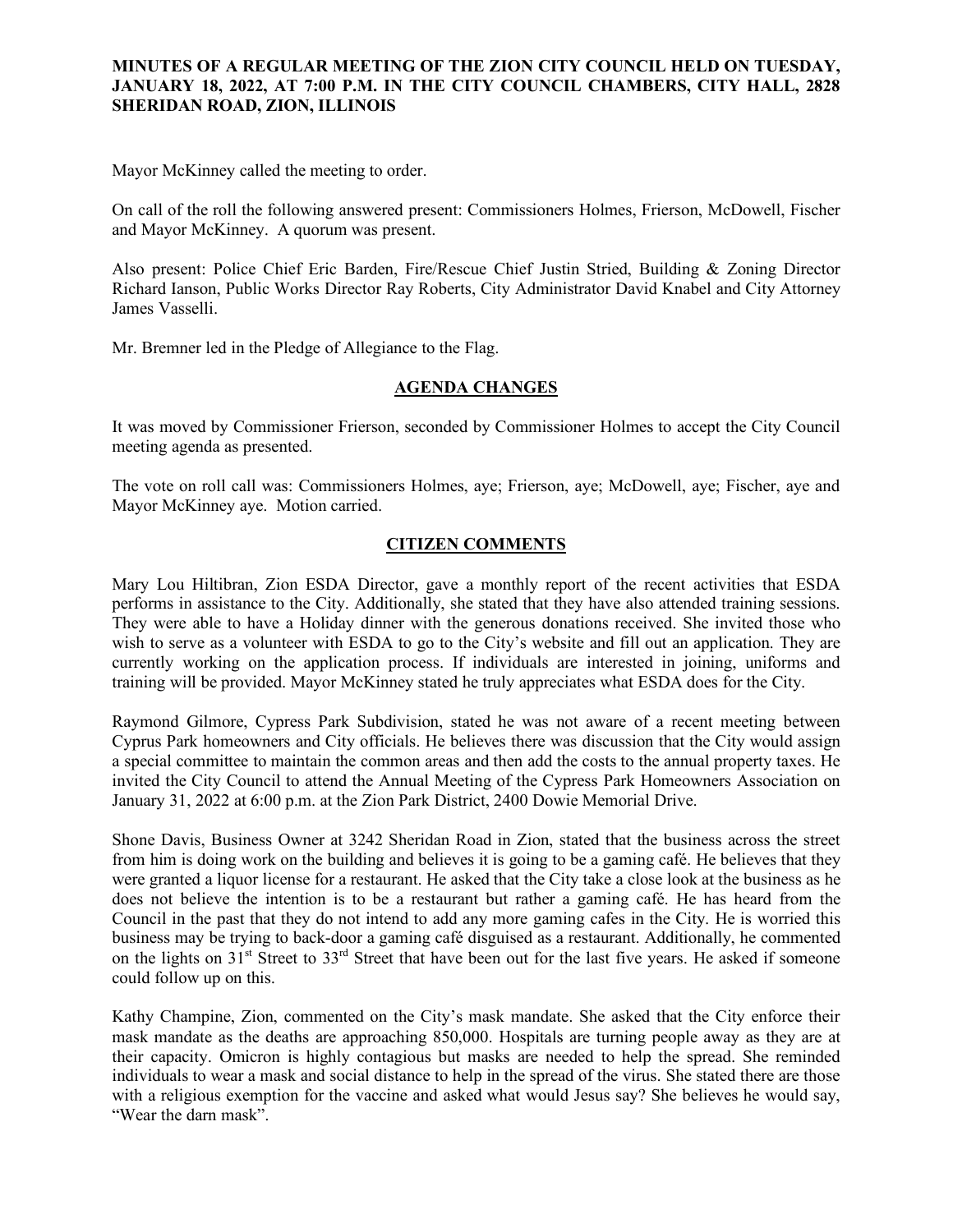### **CONSENT AGENDA**

It was moved by Commissioner Holmes, seconded by Commissioner Frierson that the Minutes be approved as follows:

(a) **APPROVAL OF MINUTES:** a Regular Meeting held on December 21, 2021 at 7:00 p.m.

The vote on roll call was: Commissioners Holmes, aye; Frierson, aye; McDowell, aye Fischer, aye and Mayor McKinney, aye. Motion carried.

It was moved by Commissioner Fischer, seconded by Commissioner McDowell that the Bills be approved as follows:

(b) **BILLS:** Vouchers 139508 through 139762 drawn on Huntington National Bank, N.A. Total: \$2,820,119.16

The vote on roll call was: Commissioners Holmes, aye; Frierson, aye; McDowell, aye Fischer, aye and Mayor McKinney, aye. Motion carried.

# **ORDINANCE/SPECIAL USE PERMIT/1415 27th STREET**

A memo (22-DOC-1) was received from Director Ianson requesting a Special Use Permit for property located at 1415 27<sup>th</sup> Street. Director Ianson stated Lee's Family Daycare and Learning Center is requesting a Special Use Permit to operate a daycare located at Grace Missionary Church,  $1415$   $27<sup>th</sup>$ Street. At their current location, they care for 58 children and have 9 staff members. At the proposed location, there will be additional square footage allowing them to potentially increase to 100 children and 13 staff members. Drop off and pick up will be located in the parking lot on the south side of the building. The Building and Fire Department have both inspected the proposed site and found no issues for a daycare use at this location. At the January 6, 2022 Planning & Zoning Commission meeting, they recommended to approve the request. Commissioner Fischer asked if this is the second daycare approved for this location. Director Ianson stated the previous daycare has moved out. Commissioner Frierson asked if a Special Use was previously approved for this applicant. Director Ianson stated the applicant is currently located in Beach Park and had not previously requested a Special Use Permit.

It was moved by Commissioner Frierson, seconded by Commissioner Holmes that an Ordinance (22-O-1) be passed granting a Special Use Permit to Lee's Family Daycare and Learning Center, for the operation of a daycare located at 1415 27<sup>th</sup> Street, Zion, IL The vote on roll call was: Commissioners Holmes, aye; Frierson, aye; McDowell, aye Fischer, aye and Mayor McKinney, aye. Motion carried. Ordinance passed.

### **ORDINANCE/VARIANCE/ZION MUNICIPAL CODE/SECTION 152(3)(a)**

A memo (22-DOC-2) was received from Director Ianson requesting a Variance to Section 152(3)(a) of the Zion Municipal Code. Director Ianson stated Michael and Patricia Litewski are requesting a Variance to Section 152(3)(a) of the Zion Municipal Code, Zoning Docket 22-Z-2, to increase the height of their accessory building, for property located at 2111 Gilead Avenue. When applying for permits, the specifications that were provided show the shed at a height of 16 feet, not considering the platform the building would be attached to. During construction, after pouring a concrete slab and erecting the shed onto its platform, it was then realized the actual height would be 17 feet, exceeding the height of the principal building by 6 inches. As soon as the homeowners realized this discrepancy, they contacted the Building Department. At the January 6, 2022 Planning & Zoning Commission Meeting, they recommended to approve the request.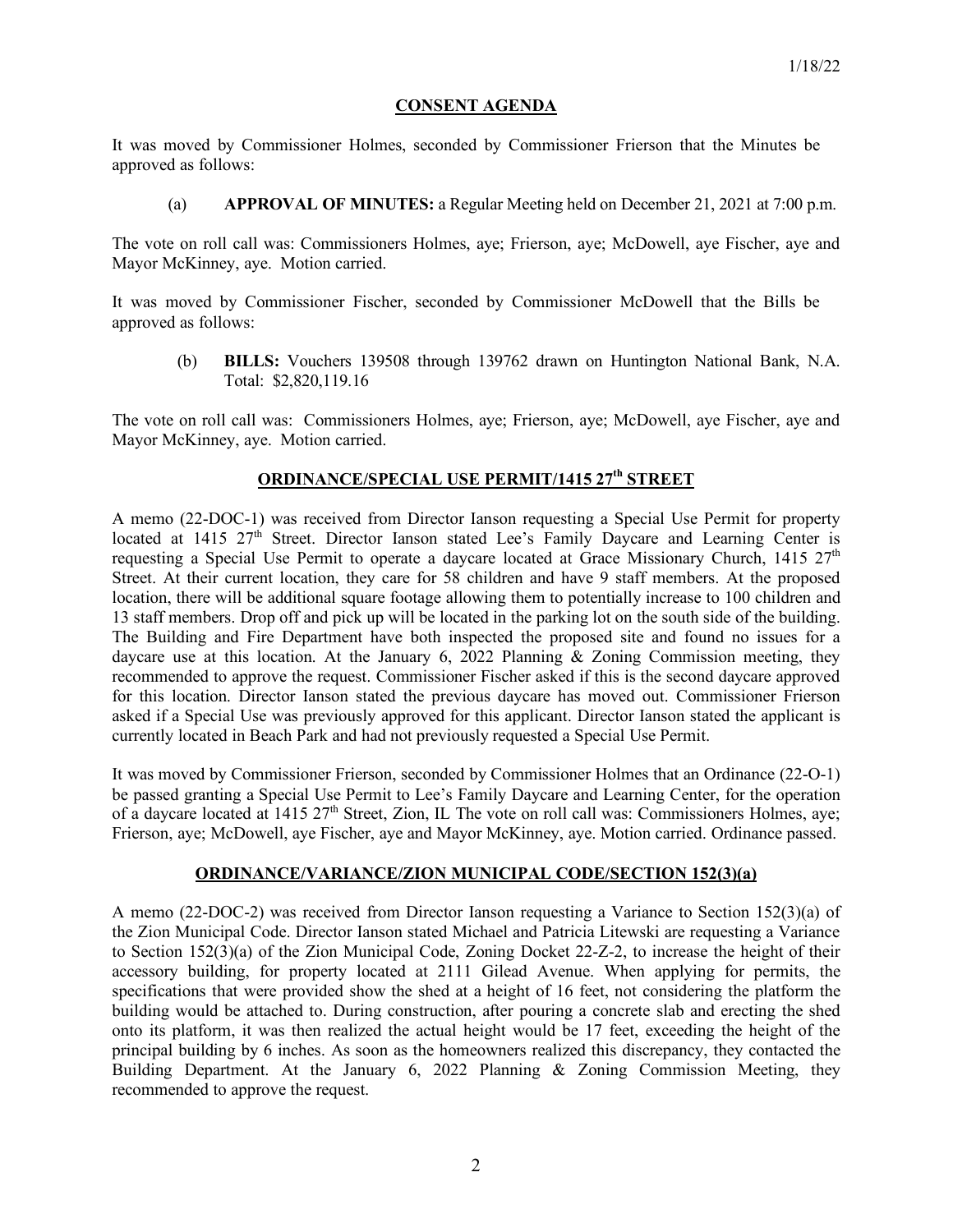It was moved by Commissioner Fischer, seconded by Commissioner Holmes, that an Ordinance (21-O-2) be passed granting a Variance to Section 152(3)(a) of the Zion Municipal Code to increase the height of the accessory building for property located at 2111 Gilead Avenue. The vote on roll call was: Commissioners Holmes, aye; Frierson, aye; McDowell, aye Fischer, aye and Mayor McKinney, aye. Motion carried. Ordinance passed.

# **BATTALION CHIEF/EXTRA SHIFT STIPEND/EXTENSION**

A memo (22-DOC-3) was received from Chief Stried regarding the extension of a stipend for the Battalion Chiefs for taking on extra shifts. Chief Stried stated last summer the Council approved adding a Battalion Chief stipend due to the multiple vacancies across the department and the increased overtime load on Firefighters and Lieutenants. That approval included an end date of October 1, 2021. With a recent increase in COVID cases, some Battalion Chiefs are again willing to work some extra shifts, even though historically no provision has been available to have exempt management personnel receive compensation for working above and beyond their normal hours. He is requesting approval for a \$1,000 stipend for 24-hour shifts (\$500 for a 12-hour half shift), which will potentially decrease the overtime burden currently faced by the Lieutenants and Firefighters. Due to the unknown future of the current pandemic and potential variants, he is recommending that the stipend remain in place indefinitely, or until otherwise decided by City Council and/or Zion Fire/Rescue Department and City Administrator.

It was moved by Commissioner Frierson, seconded by Commissioner McDowell to approve the extension of a \$1,000 stipend for Battalion Chiefs when filling a 24-hour shift and \$500 for a 12-hour half shift to remain in place indefinitely, or until otherwise decided by City Council and/or Zion Fire Rescue Department and City Administrator. The vote on roll call was: Commissioners Holmes, aye; Frierson, aye; McDowell, aye Fischer, aye and Mayor McKinney, aye. Motion carried.

## **MINIMUM WAGE ADJUSTMENT/POLICE DEPARTMENT EMPLOYEES**

A memo (22-DOC-4) was received from Chief Barden regarding an increase in the minimum wage for Police Department employees. Chief Barden stated pursuant to the change of Illinois Complied Status 820 ILCS/4 Minimum Wage Law, effective January 1, 2022 anyone over the age of 18 years old will now be paid no less than \$12.00 hourly. He requests that the employees under his command be appropriately adjusted and retro paid back to January 1, 2022 if applicable.

It was moved by Commissioner Frierson, seconded by Commissioner Holmes to approve an hourly wage of \$12.00 for employees over 18 years of age in the Police Department and adjust and retro payment back to January 1, 2022 if applicable. The vote on roll call was: Commissioners Holmes, aye; Frierson, aye; McDowell, aye Fischer, aye and Mayor McKinney, aye. Motion carried.

## **NON-BINDING LETTER OF INTENT/BRIGHTON PONDS**

A memo (22-DOC-5) was received from Administrator Knabel regarding a non-binding letter of intent (LOI). Administrator Knabel stated Brighton Ponds was planned to be a "luxury mobile home park" back in the 70s and was designed accordingly. That development fell apart, however, owners and developers at the time starting putting in (inadequate) infrastructure and building homes within a Homeowners Association. The City does not, nor do they have any obligation to maintain any of the infrastructure (water/streets) out there. The City does have a court judgement wherein they have prohibited further development in Brighton Ponds until infrastructure is upgraded as there are public health and safety risks. The current owners are left in the lurch and the remainder of the property remains undeveloped and stagnating. A developer, RachLake LLC, purchased many of the north parcels of Brighton Ponds. After many meetings with them, they now understand the situation and the City has worked towards a resolution for their investment as well as addressing the issues on the property. To make it financially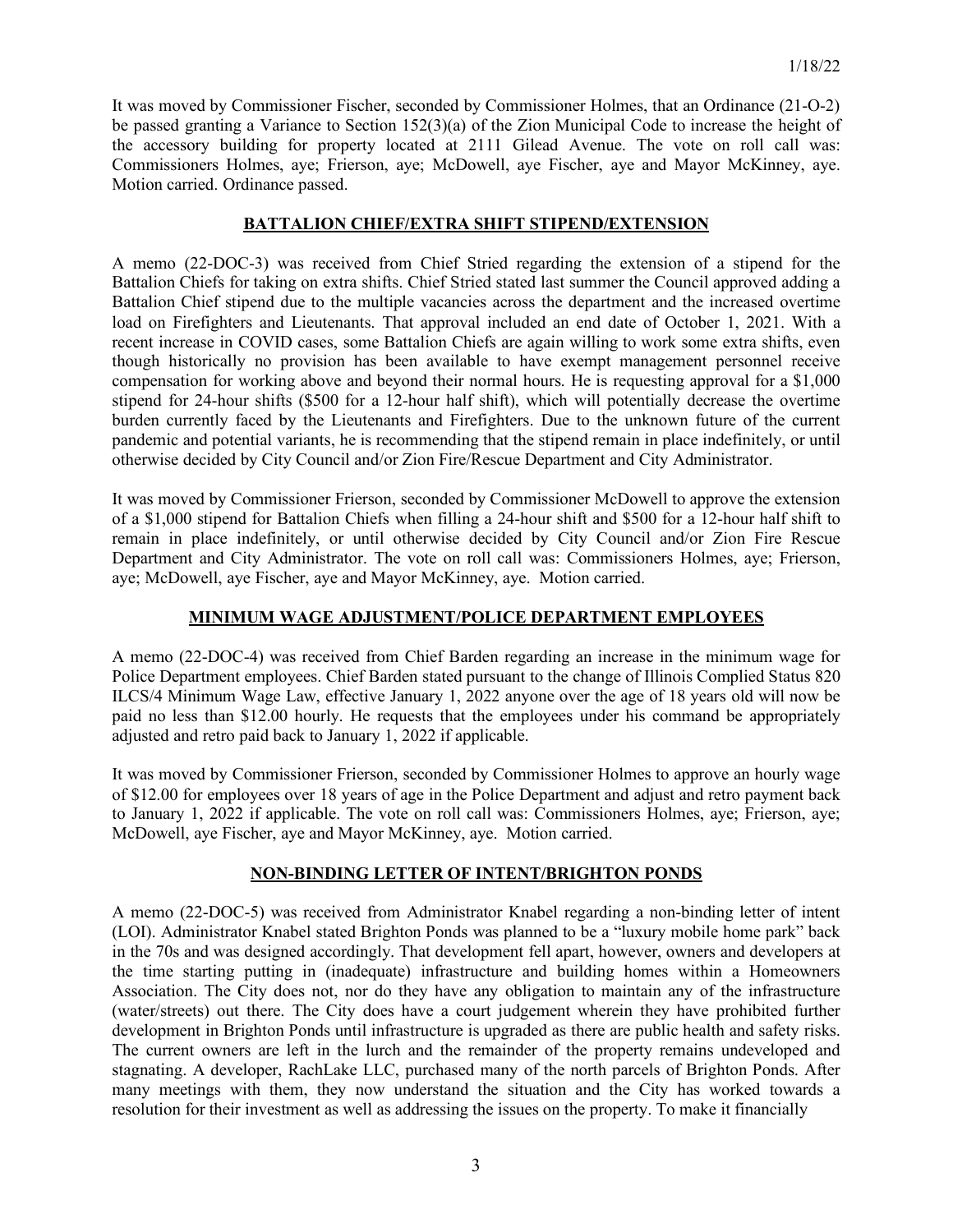viable, they cannot do single family homes but rather are proposing approximately 174 townhome units to be built on the north part of the property while also taking on refurbishing the infrastructure of the entire development (north and south as the City requires). To do this, the City would need to do a residential TIF and give an estimated "not to exceed" \$4 million TIF incentive (solely to be used for the infrastructure piece). These funds would come solely from the taxes that would result from the new residential development. There are many other pieces that need to happen prior to entering into that agreement, however an LOI allows the City to start moving forward with next steps in the process. Staff recommends approval of the LOI. Commissioner Frierson stated he does have a parks and green space concern. He would like to make sure there is space for parks. He does however like the idea of giving the residents the help they need. Mayor McKinney stated Zion has a variety of the types of homes that are available here. He believes townhomes will be good for those who may transitioning to Zion. Commissioner Fischer stated this has been a long-term problem with no resolution. Hopefully the City can work with the developer to solve the problem and the residents can get some relief with the street maintenance and plowing. He thanked Administrator Knabel for all his efforts in trying to resolve the problem.

It was moved by Commissioner Fischer, seconded by Commissioner Holmes to approve a Non-Binding Letter of Intent regarding the development of Certain Parcels of Property in the Brighton Ponds Subdivision. The vote on roll call was: Commissioners Holmes, aye; Frierson, aye; McDowell, aye Fischer, aye and Mayor McKinney, aye. Motion carried.

# **TELEPHONE LINE CONVERSION/INSTALLATION**

A memo (22-DOC-6) was received from Administrator Knabel regarding a telephone line conversion. Administrator Knabel stated when they moved a lot of the telephone services over to Granite, they recognized significant overall savings. However, they noticed a spike in some of the rates and costs of the individual fax lines and other alarms and circuits compared to AT&T. They approached Granite to see if there was a better solution to get those lines down further. Granite has a product call Epik which moves those lines and circuits away from antiquated analog lines. Converting to this would result in approximate savings of \$27,163, annually over current Granite rates (\$17,952 over the old AT&T rates). Staff recommends transition to Granite's Epik solution conversion and installation as presented.

It was moved by Commissioner Frierson, seconded by Commissioner Holmes to approve the transition to Granite's Epik solution conversion and installation as presented. The vote on roll call was: Commissioners Holmes, aye; Frierson, aye; McDowell, aye Fischer, aye and Mayor McKinney, aye. Motion carried.

## **DEPARTMENTAL COMMENTARY**

Director Ianson reminded residents of the City's sump pump ordinance whereas they may only discharge their sump pump on their own property and not onto the neighboring property or City sidewalks or streets.

Director Roberts reminded residents with the weather turning and the possibility of snow, to be careful when behind a snow plow. He urged citizens keep a good distance between them and a plow.

Administrator Knabel asked that residents be aware of the parking ordinance with the snow. Plows cannot get through to plow the streets. Additionally, he asked that residents be courteous and patient with City staff. He understands people's patience are frayed and tempers are short with the pandemic. Recently an individual had their water shut off and was angry with the City and came down to City Hall stating they had COVID. This put a great amount of stress on the employees. He asked that everyone treat each other with respect. City staff is here to help the public the best they can. Mayor McKinney stated he